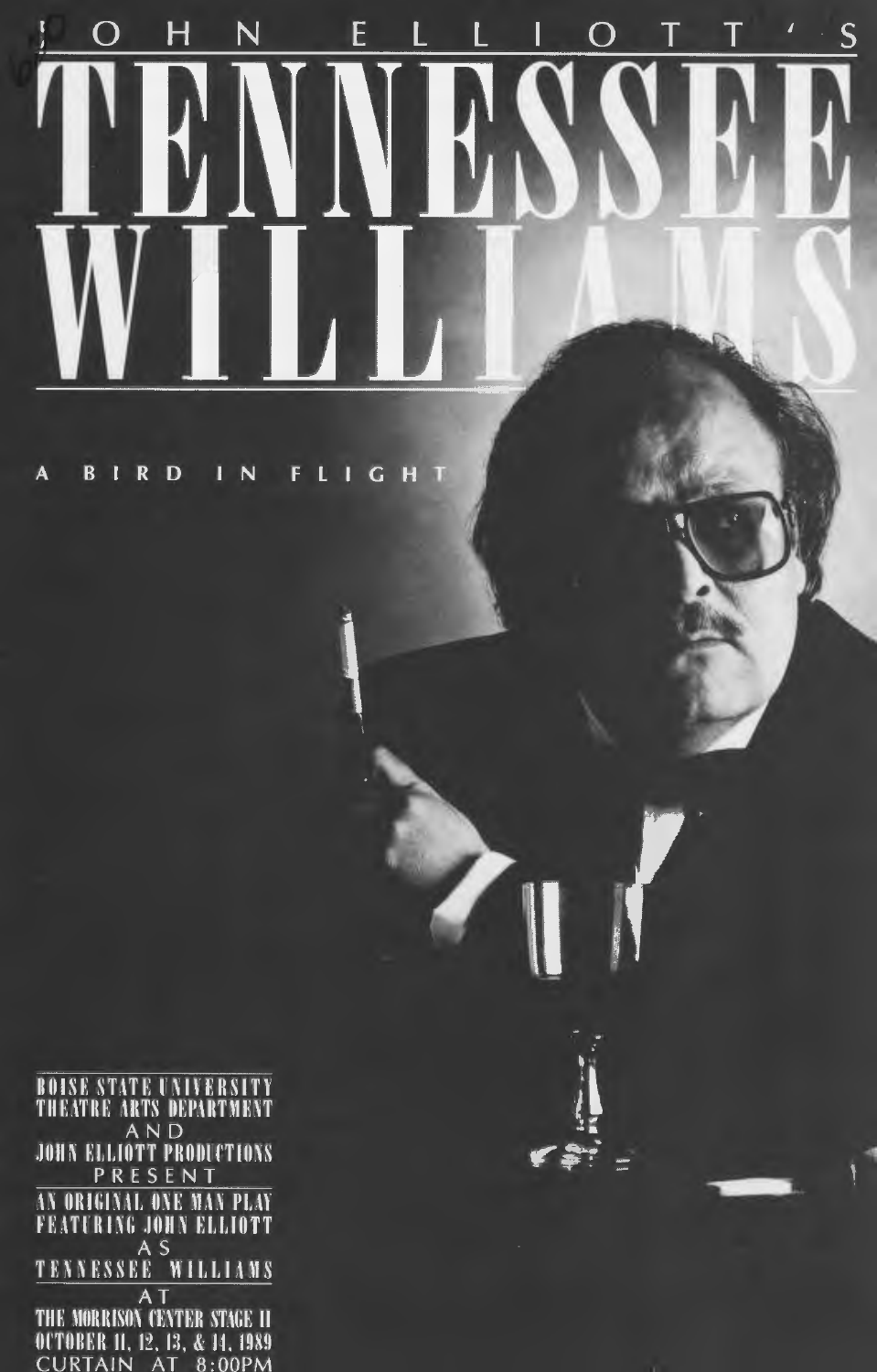# **JOHN ELLIOTT'S TENNESSEE WILLIAMS A BIRD IN FLIGHT**

Concept and Direction by John Elliott

John Elliott as Tennessee Williams

## **PRODUCTION STAFF**

 $\mathcal{A}_{\mathcal{A}}$ 

| Debra Bogie  |
|--------------|
| Ann Clarkson |
| Diane Coey   |
|              |
|              |
|              |

*There will be one 10 minute intermission.*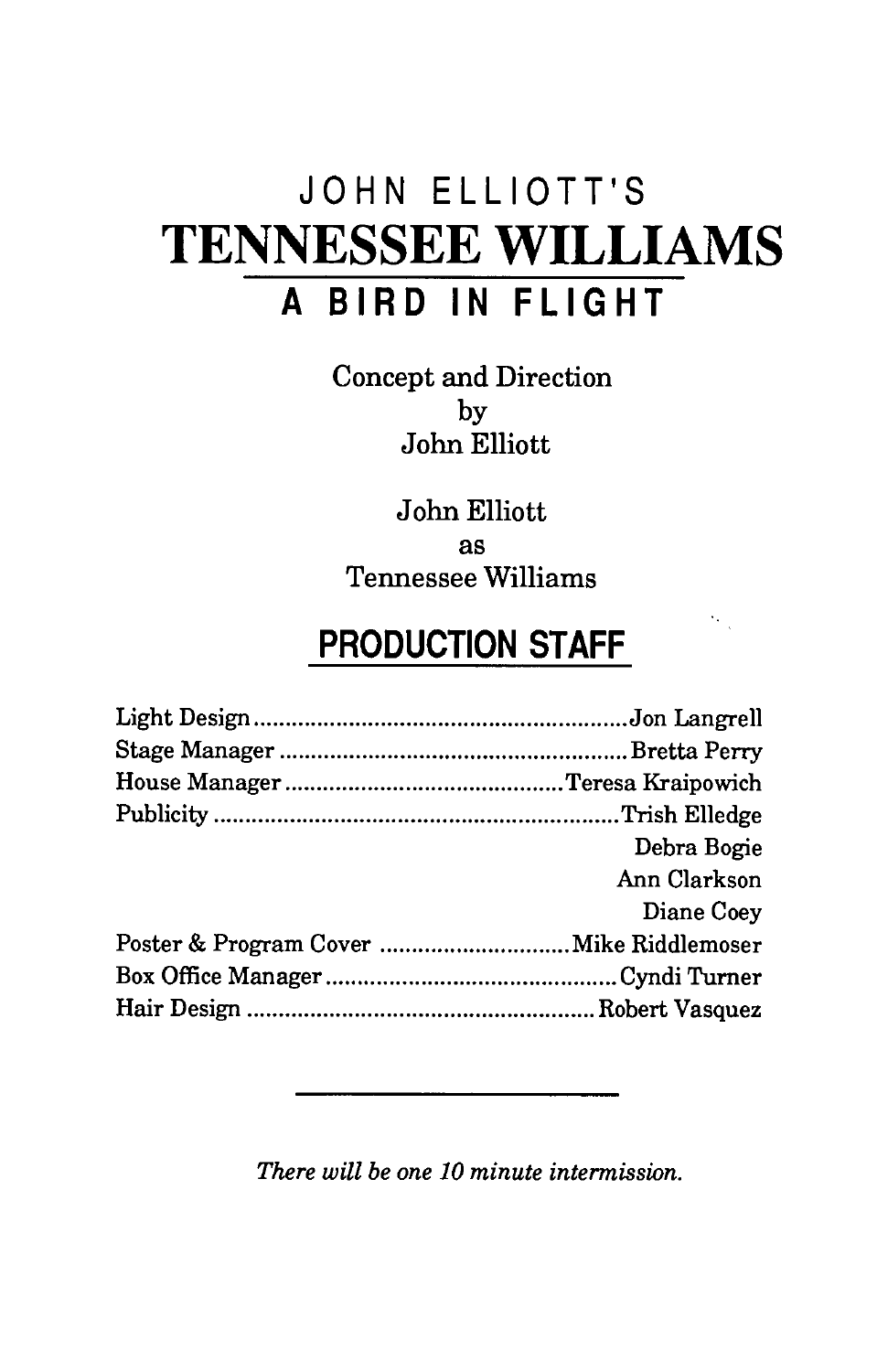## **JOHN ELLIOTT**

John Elliott has performed in productions around Boise for over twenty years and needs little introduction to our area's theatre goers. TENNESSEE WILLIAMS: A BIRD IN FLIGHT is Elliott's first produced drama and his second one-man production. BULLY, produced in 1981 by Boise Little Theatre, was his first try at a one-man show. He played Theodore Roosevelt and afterwards toured that play around Idaho, and beyond. Other memorable productions in which Elliott appeared include: MY FAIR LADY, CAMELOT, THE LION IN WINTER, THE ELEPHANT MAN and several Idaho Shakespeare presentations. Elliott is a 1976 graduate of Boise State University and owns and operates Elliott's in downtown Boise. He will be directing Tennessee Williams' play A STREETCAR NAMED DESIRE for BLT early next year.

### **PRODUCTION NOTES**

Tennessee Williams' place in American theatrical literature is well assured. Few of our writers have left behind such a catalog of distinguished works; THE GLASS MENAGERIE; A STREETCAR NAMED DESIRE; CAT ON A HOT TIN ROOF to name but three. We are all familiar with his product and with certain aspects of his life, but the question remains ... who was he?

This play offers no final answers to that question, but does present opportunities on which to draw our own conclusions and should be viewed with that in mind. The story is fiction based in fact and examines the author's complex life through his own variety of thought processes. You will experience these processes on several levels as this evening's presentation continues to unfold.

His last evening on earth was chosen because it is one of the few neutral zones available for conjecture; there is no real documentation about those last few hours ... other than what was revealed in the autopsy. On the other hand, the facts about his life that the character puts forth are well documented. So we have a marriage of conjecture and fact ... the real and the imagined ... which is the foundation not only of this evening's business, but the business of Williams' life.

What you are about to see is the result of an incredible journey which began on New Year's Day 1989. The conception, construction and, finally, the presentation of this script has been an exciting project of education. Not only did I learn a great deal about Tennessee Williams; I found out an incredible amount about my own muse.

I would like to thank the Boise State University Theatre Arts Department, and in particular Dr. Stephen Buss, Mrs. Carol Spafford, and the incomparable Fred Norman, for serving as "Midwives" as the life of this production begins.

I dedicate this invention of mine to all my teachers past, present and future; may they know of their success.